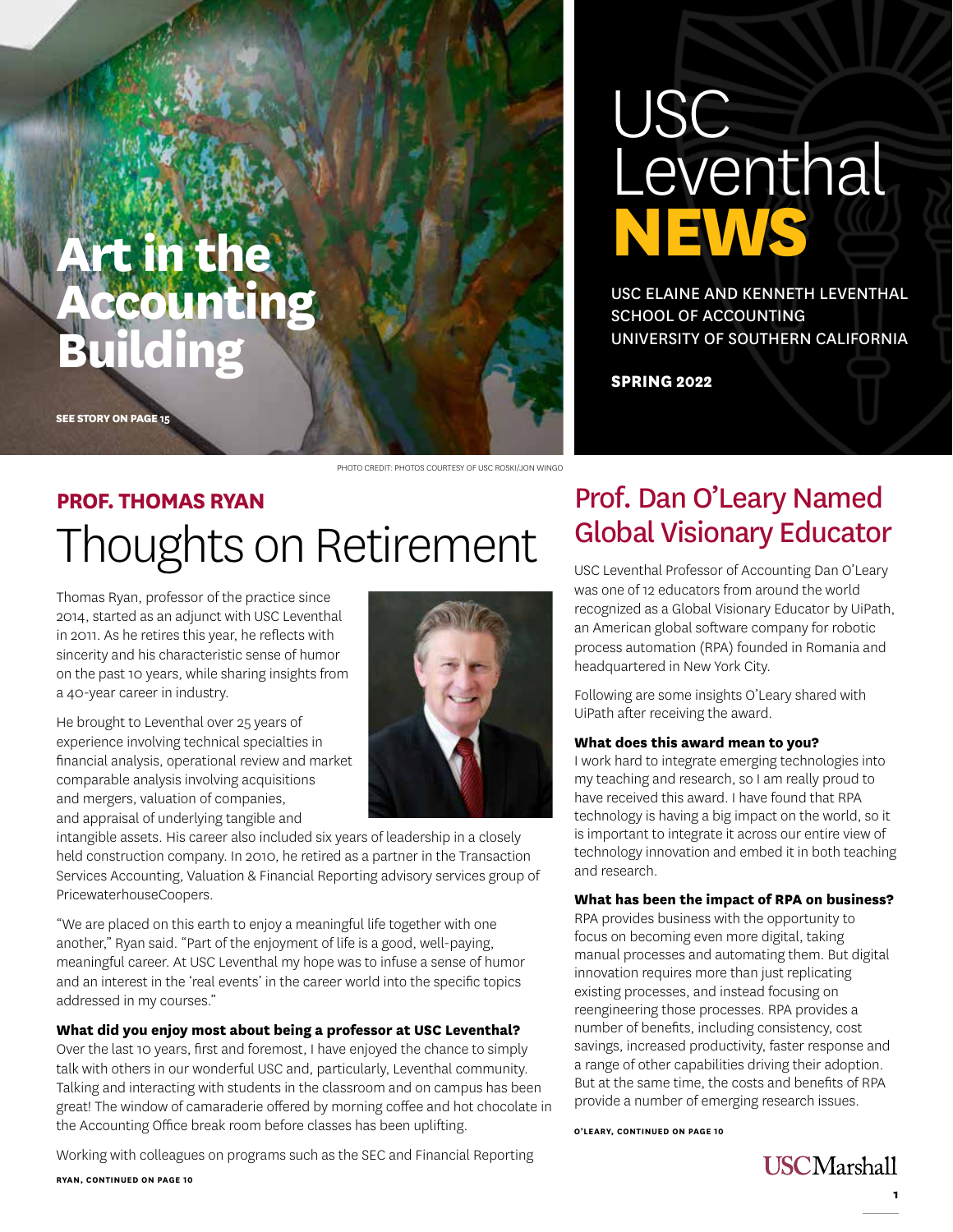# A Message From **DEAN HOLDER**

It has been a remarkable time for USC and the Leventhal School. We have transitioned from the COVID-necessitated exclusively online educational experience to being back on campus with a hybrid mix of online and on-campus classes, balancing the health needs of students and faculty alike. Through it all, I have watched the students, staff and faculty of our School skillfully maneuver through these challenges and continue to achieve remarkable success. I believe that the School, through the actions of our dedicated faculty, staff, alumni and friends, continues to make significant strides in pursuing the excellence to which we constantly aspire. In this brief message, I chronicle a few of these accomplishments.

I begin with our students. In a phrase, they are terrific. We continue to see greater diversification of our student body. We also see that our students, while focused on their academic success, exhibit great concerns for our society as well. One clear example is provided by our students' contributions to the Volunteer Income Tax Assistance (VITA) program. In the last full year of this program, led by undergraduate student Yeahwon Lee '21, 68 Leventhal students in cooperation with the U.S. Internal Revenue Service provided approximately 1,500 hours of volunteer service to assist residents in the community surrounding USC in preparing their Federal and State income tax returns. Our students prepared returns for 636 families and individuals, making sure that relatively complex deductions and tax credits such as the earned income and childcare credits were appropriately taken. The student-prepared returns obtained approximately \$1.1 million in refunds for individuals from our neighboring community. It is noteworthy that these returns were prepared remotely during the height of the COVID-19 pandemic in the spring of 2021. This year, with a return to in-person meetings and led by Leventhal student Jaja Tong '23, we expect this service to expand even further.

In addition, one of last year's accounting doctoral graduates became the first to secure a position with Harvard University, evidence that our Ph.D. program has continued to rise in stature, attracting the best and brightest.

It also gives me great pleasure to announce our 2022 Leventhal graduation speaker: Mr. Frank Thomas. Frank's passion is people and business. He is a 1999 Leventhal graduate and began his professional career with Deloitte in the assurance and advisory services group of the firm's Los Angeles office. Frank is a certified public accountant (inactive) in the state of California. Over the years, Frank has held positions from corporate vice president for The Ryland Group, Inc., a publicly traded Fortune 500 company and one of the nation's largest homebuilders, to executive director for Positive Alternatives for Youth, a 501(c)(3) nonprofit organization serving at-risk youth and families in Los Angeles. He currently is the controller and HR leader for Sexton Home & Commercial Services, one of the largest home and commercial services companies in the greater Phoenix area. Frank is married to Erika, his wife of 15 years, and is father to Sydney, 14, and Kellen, 7.

I frequently take the opportunity to convey the success of our faculty. Recently, Deloitte Chair in Accountancy Professor Richard Sloan was appointed a member of the Financial Accounting Standards Advisory Council (FASAC) of the FASB. This key position involves providing advice and counsel to the FASB on a variety of their agenda items. Accounting Circle Professor Regina Wittenberg-Moerman was appointed senior editor of the *Journal of Accounting Research*, published by the University of Chicago and one of an exceptionally small group of top-tier accounting research journals. Her appointment, along with two other professors at MIT and Wharton, marks the first time in that journal's history that individuals outside the University of Chicago have received such an appointment. She joins Professor Patricia Dechow, who serves as the managing editor of *Review of Accounting Studies*, and Professor Mark DeFond, who recently served as the senior editor for *The Accounting Review*. Each of these examples provides evidence of the exceptional quality of the faculty of the Leventhal School.

1<br>1<br>1<br>1 Number of urban beekeepers featured in this issue

Our faculty is noted for contributing to the School in many other ways as well. An outstanding example is provided by Professor

Jack Barcal who recently completed the \$3 million funding of the John J. and Carol A. Barcal Chair in Taxation with a generous final contribution of over \$1 million. This exceptional gift brings to 10 the number of



endowed chairs and professorships at the Leventhal School. With this gift, Professor Barcal will join Professor Emeritus Andy Mosich in establishing endowed chairs named for members of our faculty and a legacy of excellence, respect and generosity that will literally last in perpetuity.

> 30- **50**

I was privileged to hear Frank speak on the values of tenacity, sense of purpose and focus as necessary keys to professional success for young people. I found his message to be compelling and immediately asked him to consider becoming involved with the Leventhal School, including serving as our graduation speaker. He accepted and now serves as a valuable member of our Board of Advisors. His return to the dais this spring as commencement speaker marks the second time he speaks to graduates — he was selected as the student commencement speaker back in 1999. We couldn't be more thrilled to welcome Frank Thomas back to Leventhal.

I would be remiss not to mention the continued generosity of our alumni and friends throughout practice. Through their gifts of time and talent they provide essential advice that guides our educational efforts. Their financial gifts also serve to make a USC accounting education feasible for many students and enhance our ability to attract outstanding faculty members.

To the many individuals and groups who contribute in so many ways to our School, and on behalf of our students, staff and faculty, I offer my profound gratitude.

Best Regards,

### **William W. Holder**

*Dean, USC Leventhal School of Accounting Alan Casden Dean's Chair*

# Leventhal **BY THE NUMBERS**

# **No. 1**

National ranking of the MAcc program by the TFE Times



Years of industry experience retiring Prof. Thomas Ryan brought to his teaching position

(SEE THOMAS RYAN, PAGE 1)

# George Braunegg Promoted to Associate Professor of the Practice



George Braunegg has felt connected to USC since he earned his MBA at Marshall in 1981. After a 36-year management consulting and public accounting career, he started teaching at USC Leventhal as an adjunct in 2018. This fall, he joined the faculty as associate professor of the practice. Teaching, he says, is a way of "giving back to USC because USC was good to me." He looks forward to continuing to make an impact in the classroom and through his outreach

to high school students from underrepresented populations.

### **Tell us about how you came to USC for your MBA in 1979.**

How I ended up at USC is sort of a funny story. As a student at Indiana University of Pennsylvania, I was invited to attend a lunch with a visiting professor from Penn State. Dr. Joe Cramer, professor and Arthur Andersen Faculty Fellow, came to campus to promote accounting careers. At lunch I learned that Professor Cramer was leaving Penn State to teach at USC. During lunch I said something like, 'If you become aware of internship opportunities in California, please let me know.' Of course, I didn't hear from him.

(SEE GEORGE BRAUNEGG, **2 3**

Summer internships with public accounting firms made me aware that I was not cut out to be an auditor, but I really liked the kind of work that the management consultants were doing. Unfortunately, in those days, the firms' management consulting practices were populated with seasoned senior people and a few MBAs. Hiring undergraduates just didn't happen. So, I decided that my only shot at getting a management consulting position was to pass the CPA exam upon graduation and pursue an MBA.

Now cut to the fall of 1978. I decided to apply to Penn State's MBA program and I remembered Professor Cramer. I wrote him a letter — *remember I only had lunch with this guy for an hour nine months before* — that essentially said, 'Would you be willing to be a Penn State reference for me?' Professor



Number of students who will participate in the inaugural session of GEMS, a new business leadership program for Leventhal and Marshall students

(SEE MICHAEL PARANAL , PAGE 7)



Number of S&P 500 companies Deloitte and the USC Risk Management Program analyzed for their second report on the "limited adoption of amended SEC risk factor disclosure rules"

(SEE RISK MANAGEMENT, PAGE 12)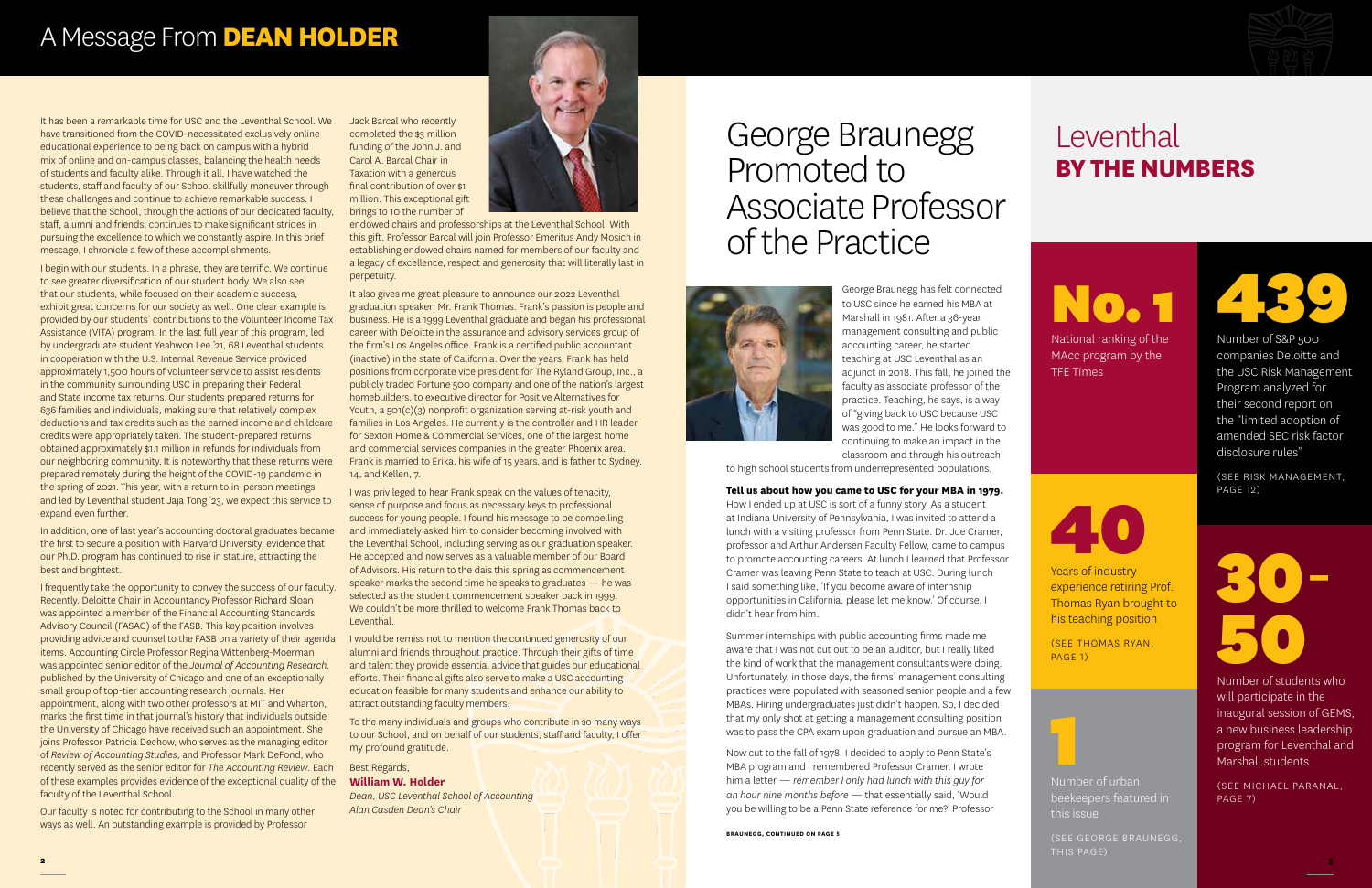# Diversity as a Priority

## *Prof. George Braunegg MBA '79 has made outreach a mission, in honor of the professor who first brought him to USC*

n addition to teaching, accounting and urban beekeeping,<br>Associate Professor of the Practice George Braunegg's other<br>passion is outreach aimed at increasing diversity in business<br>schools and the profession. Through his wor n addition to teaching, accounting and urban beekeeping, Associate Professor of the Practice George Braunegg's other passion is outreach aimed at increasing diversity in business schools and the profession. Through his work with Volunteers the Leventhal Leadership Program and recently relaunched USC chapter of the National Association for Black Accountants (NABA), Braunegg has plenty of outlets for making a difference where it is sorely needed.

Just like he views teaching at USC as a form of giving back for his own education, he sees his work with Upward Bound as a way of giving back to Dr. Joe Cramer, the USC professor responsible for recruiting Braunegg for his MBA, helping him acquire a muchneeded assistantship and giving him a place to stay in L.A. when he visited the University. Cramer was an African American accounting professor whom Braunegg met when Cramer was visiting his undergraduate school, Indiana University of Pennsylvania, as a professor and Arthur Andersen Faculty Fellow from Penn State. He died in the late 1980s.

"Last year, Professors Helen Brown-Liburd of Rutgers University and Jennifer R. Joe of the University of Delaware determined that in 2020 there were just 211 Black faculty members teaching accounting at the nation's business schools," Braunegg said. "Given that statistic, Professor Cramer had to have been one of just a handful of Black professors in the world."

Braunegg began his outeach efforts 27 years ago, when he joined the Board of VOALA, a nonprofit with programs addressing drug and alcohol recovery and rehabilitation, prison re-entry, gang intervention and sex trafficking prevention and supporting the needs of disadvantaged veterans, senior citizens, youth (early head start and head start), the homeless and high school students. "The breadth of constituencies served by VOALA is truly extraordinary," Braunegg said. "I believe that VOALA is the best-run, least-known not-for-profit in Los Angeles."

 "That message resonated with these high schoolers," Braunegg said. "You could see them starting to think for the first time, 'Maybe I can get into a high-quality university like USC."

When another student asked, "What does it cost to go to USC?," Braunegg interjected. "Let me ask your question to each of the USC students another way. How much are you paying to go to USC?" he said. "One hundred percent of them were on either a full scholarship or some form of financial aid which cost them nothing."

In the case of high school students, VOALA is the largest provider of Upward Bound programs in L.A. County. Upward Bound is a federal program focused on preparing first-generation students from inner-city schools for admission to four-year universities. Most of the students in the program are Hispanic and African American.

Over the years, the younger associates in Braunegg's firm would tutor Upward Bound students, develop programming and serve as mentors. One Saturday, three recently hired undergraduates from his firm led a session exploring "What is college really like?" Braunegg went around the room of 60 students asking, "What are you planning on studying in college?"

"One woman said business. All the rest were considering social services, art, fashion, teaching or health care. None of them said accounting, engineering, architecture, pharmacy, medicine, or dentistry," Braunegg said. "When I asked the executive director about the situation, she said, 'George, they don't know any accountants or engineers.' The light bulb went off." (see sidebar)

### **Outreach at Leventhal**

Based on what he'd learned about underrepresented students not having role models, Braunegg revamped his efforts.

> While I didn't get a chance to work with Professor Cramer as a teaching assistant, I did have the incredible opportunity to work with iconic professors like Andy Mosich, Jerry Arnold, and Dean Bill Holder. So that's how I got to USC. All because of the kindness of one individual that I met during a one-hour lunch that took a chance on me.

"When I got to Leventhal, I decided I was going to take USC students that looked similar to Upward Bound students out to the various high schools," he said. "I've got to tell you, the first time at Crenshaw High School was magical. It was a completely different experience than when I was there with young people from my firm who were White and Asian."

The USC students shared how they had been in the shoes of the high schoolers only a year and a half earlier. They had applied themselves and gotten accepted at USC. It was possible.

"We have no idea of the enormous hurdles kids in Upward Bound programs face," he added.

One of the kids in the session asked the USC students, "Do your parents support you going to college? My parents don't want me to go to college."

> $\cdot$ **It took until 1965** — 44 years before the 100th African American became a CPA.

This fall two students from Crenshaw were admitted to USC: one to Marshall and another to USC's film school. "I'm doing my best to persuade the young man admitted to Marshall to seriously consider a dual Marshall/Leventhal degree," Braunegg said.

Cramer responded, 'Absolutely, on one condition. You also have to apply to USC.'

Fantastic!

In late February of 1979, I learned that I was accepted by Penn State. A week or two later over spring break, I got a call from Professor Cramer. He said, 'Next week you're going to get an acceptance letter from USC.' While I still planned on attending Penn State, out of curiosity, I asked, 'How much does it cost to go to USC?' When he told me, I literally just started laughing. The figure was so far beyond what I could possibly afford. I was a first-generation college student. My father was a steel worker. The most money he made in a year was \$30,000, and that year we never saw him because he worked so much overtime. I then told Professor Cramer, 'Thank you so much for all you've done for me, but there is no way I can afford USC.' In response he said, 'Can you come out to L.A. next week?' I can still remember putting my hand over the phone and saying, 'Dad, can I go to Los Angeles next week?' In response he said, 'Let's see how much it will cost.' The Airline Deregulation Act was signed by Jimmy Carter in October of 1978, and as a result plane ticket prices plummeted. I can still remember the price: round trip Pittsburgh to Los Angeles was \$180.

So I flew from Pittsburgh to L.A. in March of 1979. Can you believe it? Professor Cramer let me stay at his house. He introduced me to Professor Doyle Williams, head of SC's Accounting Department. Professor Williams said, 'We'd love to have you here at USC. We'll give you a full scholarship in the form of a teaching assistantship. Are you willing to come to USC?' I responded 'Absolutely!'

### **Why did you want to transition to academia?**

I never lost the connection to SC since I was an MBA student back in 1979. When I arrived on campus, it was Dean Holder's first semester on campus as well. I was lucky enough to be his teaching assistant in 1979 for Introduction to Accounting, and we've remained good friends ever since. In those days, TAs would teach Friday labs. I enjoyed teaching at that level and always thought it would be great to teach undergraduate accounting when I retired.

### **How did you start as an adjunct?**

In the fall of 2017, my partners and I sold the management consulting firm we started in 1986. Shortly thereafter, Professor Pat Kinsella, an old friend from my KPMG days, asked me if I'd be interested in teaching Mergers and Acquisitions Accounting in the graduate school so that he could teach an auditing class offered to him by Professor John Owens. I agreed to do so, and I started teaching that one class in the fall of 2018. Toward the end of the semester, I was asked to teach Managerial Accounting in the undergrad program. This evolved into teaching three classes a semester as an adjunct professor. Then in the spring of 2021 when a fulltime faculty position was posted, I applied for it.

### **What do you love about teaching at USC Leventhal?**

No question about it, it's the interaction with the students. Working with them on a day-to-day basis, understanding what's concerning them, how they're viewing the future and discussing their plans is fantastic. I thoroughly enjoy helping them



### **Diversity in the Accounting Profession**

After an Upward Bound session, Prof. Braunegg did the research. "What I learned was shocking," he said. It fired up his passion for outreach even more.

#### **•Of the roughly 654,000 CPAs** in the United States, the National Association

of Black Accountants estimates that only 5,000 are African American. While there are more Hispanic CPAs, the percentage is still substantially below the percentage of Hispanics in the general population.

### **•The first CPA examination** was

conducted in 1896, but the first African American didn't become a CPA until 1921. There were laws back then that you couldn't take the exam without experience. That prevented African Americans from taking the exam because no one would hire them. Fortunately, in 1921, New Hampshire passed a law eliminating the experience requirement.

Braunegg's belief that making an impact is done one by one matches the mission of Leventhal's outreach program, the Leventhal Leadership Program, which takes a highly individualized approach to making community college students aware of the potential of earning an accounting or business degree. "Leventhal's outreach is something that I am committed to, and Dean Holder has been very supportive," he said. "My goal is to expand the students that I bring from USC to the Upward Bound programs to make high school students aware of college majors and careers in engineering, architecture and pharmacy."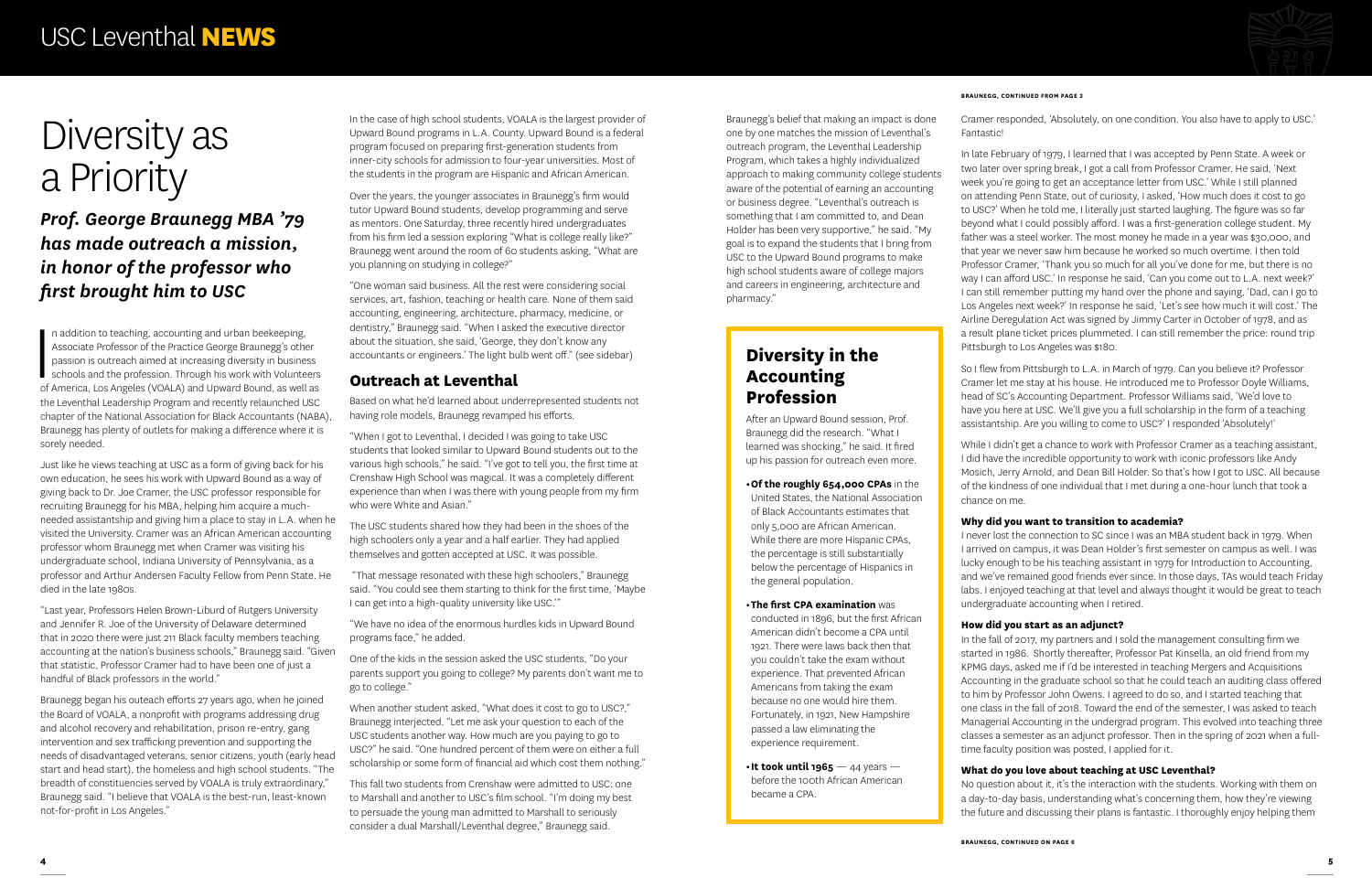translate what we are discussing in the classroom to how it is applied in the real world. I try to do that by giving them examples of how I've used what they just read about in practical business situations to solve business problems. As I share an example from my consulting experience, it's almost as if I can see light bulbs going off above their heads when they get it.

It's also a way to stay involved with young people, learn from them and give them a perspective on what they're going to encounter when they get out there. I firmly believe that the undergraduate course that I teach, Introduction to Managerial Accounting, is the most important Marshall undergraduate class that they are going to take. The concepts, skills, tools and knowledge related to data-driven decision making that they are exposed to in 281 are essential in business and one's daily financial life. I used the things I teach in 281 on a daily basis throughout my consulting career, both supporting clients as well as working with my partners to run our firm.

### **Can you talk about your approach to teaching accounting?**

I try to get them to look at the material in a different way — as opposed to asking students to learn formulas or techniques, I try to give them a clear line of sight into how practically it can be used, both in their future business careers as well as in their personal lives. Some of these concepts around opportunity costs, budgeting, working capital, etc. are as applicable personally as they are if you're trying to manage a business.

No doubt, the language of business is accounting. Now that doesn't mean that you can't be successful without being fluent in accounting, but if you are there is no question that you have a leg up. But let's face it, accountants have a reputation of being 'boring.' I make fun of us all the time. At the end of each class, I have an accounting joke of the day. They're usually self-deprecating. Here's one: 'What did the accountant's spouse say when she/he couldn't fall asleep? Honey, tell me about your work.' Students typically groan. However, it's been my experience that most accountants don't fit the stereotype.

I try to make students aware that public accounting or management consulting is a great way to make a living. I point out that over the course of my career I had an opportunity to look under the covers at literally hundreds of businesses at a chromosomal level. I make students aware that as a management consultant or a public accountant they too could work with companies in a wide range of industries, having different cultures, utilizing different business models, experiencing different levels of success, etc.

Finally, I try to make students aware of the importance of risk management in business. A big part of what my firm did in the last few years was all around risk management and regulatory compliance. It became a huge focus in financial services as the regulators clamped down on anti-money laundering and



enforcement of the Bank Secrecy Act in response to nefarious activities of organized criminals, foreign governments as well as bad actors or terrorist organizations around the world. Specifically, I point to Leventhal and Marshall's Risk Management Program as a fantastic opportunity to gain some insight. Professor Kristen Jaconi has done an absolutely terrific job establishing that program.

#### **What are your hobbies or interests?**

Well, how about something random…. I am an urban beekeeper. My dad kept bees when I was a kid, but stopped probably when I was 8 or 9. I have very fond memories of the experience working with my dad with the hives. Honey bees fascinated me. They still do.

Until 2015, it was illegal to raise bees in the city of L.A. In 2015, my next-door neighbor's boyfriend, a 95-year-old retired doctor, suggested that we raise some bees together. We formed an informal partnership called "Beekeeping Buddies." I do a lot of honey bee rescues. People call me when there are swarms in their yard or bees have taken up residence in irrigation boxes, walls or walls of houses. Right now, we have 20 hives in backyards throughout Ladera Heights, View Park and Westchester. Last year I put two hives at Los Angeles County's Stone View Nature Center, across La Cienega from Kenneth Hahn Park.

This year I submitted a grant request to the Baldwin Hills Conservancy with a not-for-profit called Honeylove.org and was awarded \$19,000 to build a honeybee apiary on County land adjacent to Stoneview Nature Center by the oil fields. So, we're going to be starting that apiary and holding educational classes at the Nature Center. Beekeeping is becoming more popular because the bees are in trouble.

Other than beekeeping, I like to fool around with cars and woodworking. I've got a warehouse that I use as a woodshop, garage and place I can go to stay out of my wife's hair.

# **Michael C. Paranal MBT '06**  Joins Faculty

Michael C. Paranal MBT '06 is a firm believer in lifelong learning. His Filipino parents stressed the importance of not only education but also finding what you love to do. As a result, he earned five degrees and has enjoyed a varied, as well as international, career. He brings that wealth of education and experience to his new role as assistant professor of clinical accounting at USC Leventhal.

### **You were not only an MBT grad, but the class representative and the commencement speaker. Do you remember what you talked about at commencement?**

Everyone knows that the Leventhal School is one of the top accounting schools in the world. So, I knew coming into it that it was going to be challenging and competitive. But what I didn't expect, and what I was pleasantly surprised with, was that it didn't feel like I was competing with everyone else in my class. The camaraderie and the support of the people in the program felt like we were all summiting the same mountain. We were trying to accomplish the goal, which is to graduate, together and push

ourselves to be the best version of ourselves. That is what I spoke about during my commencement speech — the shared experience and challenges of what it is like to be in a top program, taught by thought leaders and experts in the field, and trying to perform your best. You feel like you are really part of a family, instead of being on your own and trying to survive.

### **How did you become an adjunct professor in 2019?**

I've always wanted to teach. I come from a long line of educators in my family. My dad, brother and sisters have been, at various points in their careers, professors. While I'm a young professional and experiencing what it is like to work in the real world, I want to parlay that into sharing it with students. I have a very strong mentorship relationship with Professor [of Clinical Accounting Patricia] Mills. At one point before I moved to Europe, I was nagging her: "If you need someone to guest lecture, I'd be very happy." When she became vice dean for teaching and innovation, she reached out to me. I had just come back from Europe, and she needed someone to teach a class. So, that is the beauty of making sure you nurture your relationships while in school, not only with your classmates, but with your professors, because they can open doors for you in the future, whether it is in academia or otherwise. This is the beauty of the Trojan Family, right?

### **So, then there was a full-time opening?**

Yes, one of the pillars of the academy was retiring, and they had an opening. I kid you not, I saw the opening on my phone right after it was posted. I was out running, and when I saw it, I went back. I didn't even finish my run. I typed my application, and I sent it right then. I knew that that was the opportunity for me.

### **What are you most excited about in this next chapter of your career?**

My perspective is that we're here to teach students and to share our knowledge and experience, but what I'm most excited about is actually learning from them. A lot of times we look at them as young adults who have a lot to learn, and it's up to us to share that knowledge. But we forget that they have so much to share, especially this generation. They're not afraid to speak what's on their minds. I am excited about learning about the world through their perspective, and what's important to them in business. It's no longer just driving profits up, but how are you in terms of social responsibility and social justice? What is your commitment to climate? How do you support people and their mental health especially in challenging times?

### **After your experience at Deloitte and the SEC, how did you decide to pursue a law degree and MBA and then pivot your career?**

When I was choosing my undergraduate degree, I already knew that somewhere down the road, there's a high likelihood that I will pursue law and corporate law. I studied accounting because it really opens your mind to understand business at its very essence. After Deloitte and the SEC, those places are rife with lawyers and

#### **BRAUNEGG, CONTINUED FROM PAGE 5**

**Michael Paranal JD MBA MBT CPA**

Paranal earned a BS in accounting at the University of Missouri, an MBT at Leventhal, a Post Graduate degree in International Transactional Law from Oxford, and a JDMBA at the University of Pennsylvania and the Wharton School.



He began his career as a senior associate at Deloitte in international tax and transfer pricing, and then spent two years as an honors program fellow in law at the Securities and Exchange Commission in the division of enforcement in Washington, D.C. He was an associate attorney in corporate finance with Latham and Watkins in New York and London before taking a job with the European Central Bank as legal counsel in the finance division. Now, he is director of advisory in the U.S. for Unibail-Rodamco-Westfield.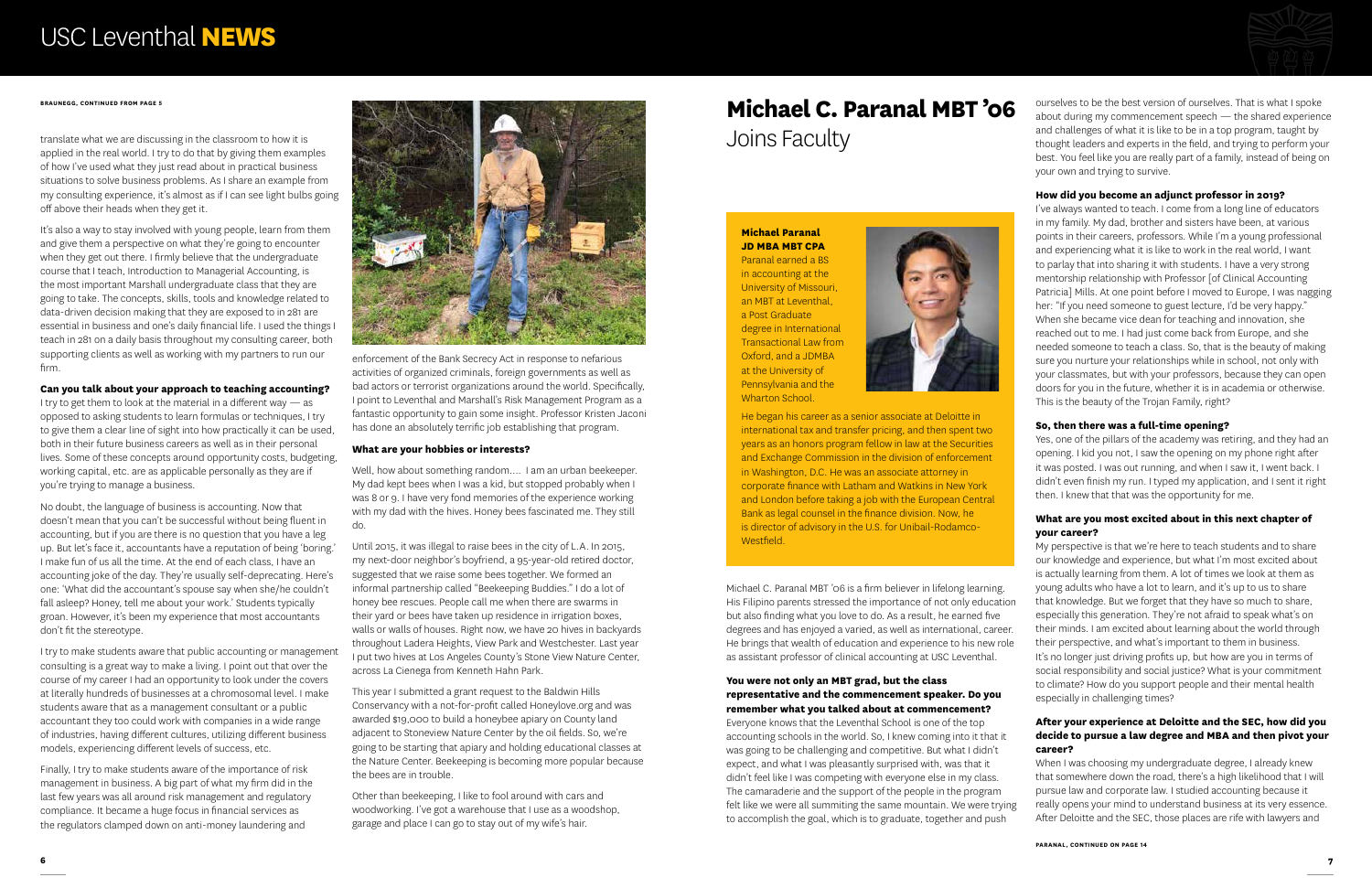# First-Generation Student Joins EY as Tech Consultant

ose Dionicio Ayala '21 almost can't believe his good fortune. In December, he graduated from USC Leventhal and was preparing to join EY in technology consulting.

J "Never did I imagine myself doing this, not just achieving a higher education, but an education from USC, and going into a top job," said Ayala. "It's not something I planned for. I did have goals but coming from the background that I came from, it was never really something that I thought was going to be feasible."

The hurdles were definitely in place: first-generation and DACA student, juggling classes and coursework with working nights and weekends for his parents' import-export business. But his dedication to getting the best education he could, to working hard and aiming high, helped him overcome them. He also found support from high school teachers, one of whom turned him onto accounting, and from USC itself, in particular, the Leventhal Leadership Program, which takes a highly individualized approach to helping first-generation students make the transition from community college to USC. Launch program helped expose him to the different areas of accounting. He chose a focus in Core Assurance for his second internship, during which he completed 30 hours of training and earned a badge in Data Visualization. Ayala focused his Leventhal studies on data analytics and visualization, hot skills in the current market that undoubtedly helped him secure a competitive consulting position. In fact, he was surprised to learn how competitive technology consulting jobs are. "I was very surprised to learn that I was the only undergraduate accepted in the California region," he said.

### **Accounting and Entrepreneurship**

Ayala grew up in the family's business, helping out from the time he was 9. Given its focus on providing game booth prizes for state fair vendors, it inherently captured his interest as a kid. Over the years, the business evolved

His teachers pushed him to look at top schools, and USC's business and accounting programs caught his attention. He applied to transfer from Santa Monica College. "But at the same time, my expectations were not high," he said, "because I thought that USC was a prestigious university and you have to prepare as you're going up." Part of that success, he said, is tied to his relationship with the firm and taking advantage of networking. "But most importantly, it's my drive to continue pushing, to seek higher opportunities and not settle for what's there or what's given."

While pursuing an accounting major and computer programming minor, Leventhal senior Dylan Singh has taken advantage of various experiential learning opportunities, including a Learning about International Commerce (LINC) p programming minor, Leventhal senior Dylan Singh has taken advantage of various experiential learning opportunities, including a Learning about internship with Rosalyn.ai in operations strategy, and two more internships with KPMG in deal advisory and audit. When he graduates in May 2022, he will be a full-time associate at Boston Consulting Group.

- from retail to wholesale and manufacture. Ayala's involvement grew to include translation and bookkeeping.
- While at Leventhal, he kept entrepreneurship in the back of his mind, with the idea of bringing his



When he was accepted, he turned down a soccer scholarship at another school. Academics were his priority. But even as he started the program, he had moments of doubt. "I kind of struggled at the beginning, when I was wondering if I belonged at USC," Ayala said. "I saw it as a recurring issue with other students as well." Even with all the hard work Ayala has put in during college, he has carved out time for his passions, like snowboarding and taking road trips. So far, he has traveled as far north as Washington and as far east as Chicago, and he was able to visit the national parks in Utah last year.

parents' business into the digital era and, some day, starting his own business. His first internship with EY's diversity and inclusion

The community at USC and Leventhal buoyed him. "The support I received from Leventhal and, most importantly, Professor Smrity Randhawa was incredible — her motivation and the fact that she was there for me, before I was here at USC, and then guided me and helped me throughout my four years." Heading into the next chapter of his journey, Ayala has some inspirational advice for any student with doubts: "I want to say that at Leventhal and just in general at USC, no matter where you come from or the obstacles you face, USC is there for you as a community, and the resources are there. Don't feel intimidated.

"The rigorousness of the program, the connections and the USC community all helped me succeed," he added. "There is a constant reminder that we are at USC and we're here to help one another develop." "I hope that helps to inspire other students and motivate them to either come to USC or just continue pushing and not give up on their career goals."

# Dylan Singh '22 Will Join Boston Consulting Group

### **What will you be doing with Boston Consulting Group when you graduate? How has Leventhal prepared you?**

As a full-time associate at BCG this upcoming year, I will be doing lots of on-the-ground leg work for cases of all shapes and sizes. Project diversity is high for junior members of any firm, and I'm excited to earn a spot in front of many clients and internal teams discussing a variety of topics. Some of my responsibilities may be: reading and analyzing data, conducting external research and presenting insights to clients. Learning at Leventhal has taught many foundational business topics I have already started to use! Can't wait for what's to come!

### **What was the highlight of your experience at Leventhal?**

Being a part of the Leventhal School of Accounting exposes me to many great opportunities such as study groups, social events and professional networking. One of my favorite experiences so far has been helping freshman accounting majors adjust to college life as a Leventhal Accounting Cohort (LAC) Mentor. In this program, I get to help students make good study habits, manage college independence, and even find the best places to eat on campus! Watching my mentees challenge themselves and grow motivates me to say yes to new opportunities too, and I learn as much as I can from them as they do from me.

### **What does it mean that you are a KPMG Future Diversity Leader?**

In 2019, I applied and was selected to represent the South Central L.A. region as a KPMG Future Diversity Leader. This opportunity gave me the chance to make the short trip to Hollywood to meet 149 other national representatives who wanted to challenge themselves to become leaders in the fight to cultivate positive diversity and inclusivity throughout the U.S. I have been an advocate for the voices of underrepresented groups ever since I realized how easily actions big and small can oppress minorities. Being a KPMG FDL representative reminds me to look for chances

to encourage others to grow with me.

### **What have you done as a member of the USC Literary Society?**

While I am not an avid writer, I have always been an avid reader. In my sophomore year at USC, I started looking for opportunities to join student groups and earn leadership positions near campus. At that time, a friend of mine happened to be



starting a new club called the USC Literary Society, and they invited me to help build the financial side of their operations. I would go on to join the club as the VP of finance and worked on setting up funding, budgeting and expensing processes, allowing me to apply all the knowledge I have gained at Leventhal!

### **Can you share something from your experience as a Wooten tutor?**

The Al Wooten Junior Center is a community center in South Central L.A. that serves underprivileged youth. I first joined the center to earn volunteer hours to maintain a scholarship, but now I am a huge believer in the Wooten Center's mission. As a volunteer tutor, I have had the chance to work with more than 20 students from so many different backgrounds on many different types of homework or foundational topics. While the students can range from third to 12th grade, the one thing that connects each of them is that they learn in their own unique way, and one of my passions is getting down on their level and connecting with them.

### **Tell us about your LINC trip and what you got out of that experience.**

In May 2019, during my freshman year at USC, I participated in a LINC (Learning about International Commerce) business trip to Taipei, Taiwan. Not only was this trip my first time traveling internationally, I went with a class of fellow freshmen who I spent a full semester with preparing for Taiwanese business culture. I learned so much on that seven-day trip, from discovering my passion for travel to experiencing just how global business truly is. Many times throughout the trip I thought that the people I was meeting and this new side of business I was seeing were going to be life changing, and now, four years later, I can confidently say it was an amazing trip.

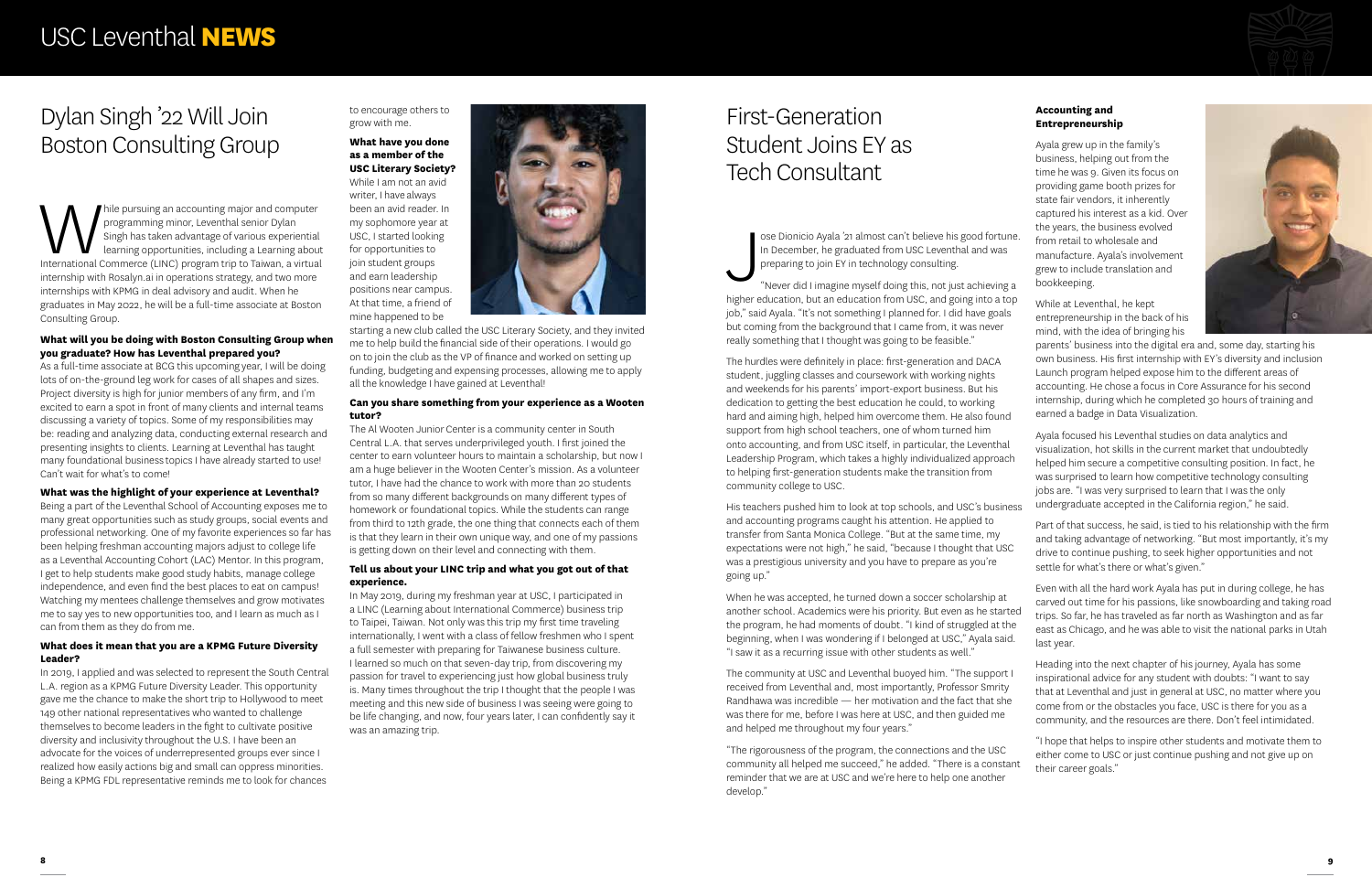#### **Why is RPA an important research topic?**

RPA requires other technologies, because it takes tasks that people do with those technologies and automates them. For example, RPA can be used to automate some activities in the use of enterprise resource planning systems or with Excel. As a result, potentially, RPA can

elicit emotional responses as people's tasks are now done by machines. However, the ability to use RPA also signals a level of "incompleteness" in the technologies in which they are embedded because of the need to add RPA. As a result, there are many usage and development issues that will form the basis of emerging RPA research.

#### **How have you brought RPA into the classroom?**

I have integrated RPA into a master's degree setting. One of my classes is an "innovation lab." In that course, we examine emerging technologies and how those technologies can be used in different innovation approaches. The technology that I start the whole course with is RPA. Students then are introduced to a range of other technologies, from AI to BI, and they are then asked to integrate all of the technologies into a single term project.

### **Why were you interested in teaching RPA?**

I introduced RPA into my teaching because I found that a number of companies use RPA. RPA allows the integration of multiple types of technologies and applications. As a result, from a teaching perspective, it provides a central organizing technology and an organizing framework. In my teaching and research, I also investigate notions of "digital transformation." Again, I find RPA at the center of that set of issues.

### **What has learning about RPA meant for your students?**

It puts my students on the cutting edge of enterprise technologies. It also helps them understand the importance of processes and getting processes right. It gives them confidence in their ability to learn. It puts them "ahead" of many of their colleagues with new knowledge that allows them to better meet the emerging needs of the 21st century.

**O'LEARY, CONTINUED FROM PAGE 1**



Institute Conference and the USC/ ASA Fair Value Conference has been rewarding in many ways. Our Leventhal and Marshall committees have been very enjoyable.

Maintaining a personal "outreach bridge" to many contacts, and guest speakers in the accounting firms and in industry, has been important to maintaining current relevant insights into our students' future career environment. That interaction has been intriguing, renewing and invigorating.

Now for a humorous perspective: With the emergence of COVID about 19 months ago, things have been more difficult, but I have found that you just have to keep a positive attitude and perspective! For example, morning coffee in the Accounting Office has been impacted by elimination of access to cups… and the ingredients. While I have enjoyed the continued access to hot water instead of coffee, and I continue to talk, now just to myself, things just haven't been the same. However, one positive result is I never spill my coffee!

On one hand, it has been important to be effective in online learning. Effective work performance on Zoom is important for students' careers in the work environment of the future. On the other hand, a Zoom coffee meeting or Zoom happy hour can't fully replace face-to-face, or mask-to-mask, interaction. "In-person" teaching has changed also. A student stopped me on campus and asked whether I was Professor Ryan, as he recognized my tie. He was enrolled in a current course and didn't recognize me without a mask!

For me, an important "take away" from the COVID era experience is twofold. First, shifting to online interaction offers the potential for great efficiencies that will reduce useless hours of unneeded travel that can then be spent with our families and other activities. Second, we will need to find ways to replace the missing personal face-to-face

interactions that are so important to a rich and effective career environment.

### **In regards to your 25+ years of professional experience with PwC, KPMG, etc. and, most recently, with your consulting work, what did you enjoy best about your career?**

The serious answer to this question is that I have enjoyed most the chance to build effective teams where the individuals on the team advanced their personal careers and lives. In the "career environment," it was very rewarding to hire, motivate and enjoy the mutual emotional and financial benefits of success in the marketplace. In academia, it has been enjoyable to advance students' chances for success in life!

I like to include a bit of humor intertwined with more serious thoughts, so let me offer a tongue-incheek observation related to career enjoyment. For the first 40 years of my career, up to age 60, I never had more than two continuous weeks off for vacation. I remember enjoying that first continuous two-week vacation in 1986 in Hawaii. I am so thankful for my wife marrying me and going on a honeymoon together, or I might never have realized how great a vacation could be!

One incident in my career that was particularly enjoyable is linked to an accounting matter. I cofounded a company in 1979, and after many days and months of challenges, there was one especially satisfying and pleasurable event. The long-delayed event was receipt of payment of a very large receivable from an excellent, but "slow pay" client. From an accrual perspective, net income was great! From a cash perspective, I was broke. Peanut butter and jelly for lunch… and dinner. No cash meant just that, no money. After multiple months with no payment from our only client, I faced the prospect of selling my car to make my mortgage payments. After months of delay, the receipt of the check for

payment was "pure enjoyment." It also painfully taught me about the true impact and meaning of the accounting topics of "aging of receivables" and "net working capital requirements." We later sold our little firm, and I used the proceeds to buy two more houses! I was a land baron... until inflation hit 18% and the real estate markets locked up.

### **How did you bring your professional knowledge and experience into the classroom, and how do you think that made a valuable contribution to the students' education?**

I can only hope that my key valuable contribution to students' education has been driven by the eventual impact on their careers. The design of each course has sought to advance positive "career impact" in the format of each lecture, the content of each lecture and assignment. "Advancing career prospects" has served as a key "aspirational" foundation for all aspects of each course.

The first 40 years of my career prior to teaching at USC occurred in four major career phases: insurance; valuation outside the accounting firm environment; construction; and valuation in the Big Four environment. The successes and failures found in each of those phases have influenced topics and skills addressed in the courses.

While the course "learning objectives" have tied to the topical subject of each course, our joint "aspirational career-related objectives of attending USC" have driven the overall design of the course experience. That has been driven by factors impacting successes and failures in my career experience.

Two particular "career impact" concepts have impacted course design. The first is inclusion of weekly "current business news and research topics" assignments in all courses. Typically, this has involved hyperlinks to *Wall Street Journal* articles and questions related to the articles or other topics important in the career environment. The second concept has involved efforts to maintain "active connection" with students and

participation by students in classes.

In each class we have discussed ethical behavior, and examples from the business news of failures. I hope that my career experience, which has resulted in accentuating the importance of "professional skepticism" and "personal integrity," will be recalled by the students.

### **What would you like to be remembered for at USC Leventhal?**

I would hope to be remembered as an upbeat colleague offering a positive attitude and a humorous tone to our generally serious academic challenge, but also one willing to offer tough questions and questioning perspective when merited.

### **Why did you want to transition to teaching after you retired from PwC?**

On a serious note, there was a bit of tradition and natural momentum to my transition to teaching. My parents had long careers teaching in the inner-city schools in Chicago. I was one of eight children, and many of my siblings were teachers. All through my career, I took formal and informal coursework. I also "internally in the firm" taught others during each of the four primary phases of my career. Upon mandatory partner retirement age at PwC, one of the recommendations was that I consider "giving back" via academia. All these factors led to my teaching.

On a less serious note, my wife mentioned that she had a full active schedule and would not be available for lunch. My father-in-law noted that my limited abilities in electric blues guitar did not seem to be responding well to improvement via lessons and courses, nor should I consider retirement as an option.

### **What do you consider your greatest career highlight or accomplishment?**

So many wonderful experiences with so many colleagues in so many career contexts. I can think of a few colleagues and students who have done very well, and I would consider the small way I may have influenced their success to be my greatest accomplishment.

### **What are your retirement plans?**

My wife and I are going to have a great

time… even if she is unavailable for lunch! We have a wonderful family, and we look forward to spending time with our children, their spouses and our grandchildren.

In addition to daily workouts, hiking, jogging, tennis, and skiing are among the activities I enjoy. I also plan to continue paragliding, which in the past has included launch sites in Santa Barbara, San Bernardino and Ventura, as well as the French Alps and Colombia, South America.

My wife and I enjoy travelling, sometimes with family or with friends. Within California, we typically spend time in the mountains in Mammoth Lakes and near the ocean in Ventura, while keeping connected with our place in downtown L.A. Travel to Europe and Hawaii is likely.

I expect to continue my education — to learn! Currently, I have been working on coding classes in the iOS Swift and Xcode languages primary to create iPhone apps. That may serve as a foundation of knowledge to purchase and monetize apps.

My courses at USC Leventhal have typically focused on accounting standards relevant to financial accounting, primarily based on historic performance, whose foundational premise is to provide "decision useful" information to investors. I hope to expand my interest in research of factors driving the increase in value of investments that seemingly occur without driving economic "fundamental" qualities. General examples of investments of interest include Meme stocks, Gamestop, some cryptocurrencies such as Dogecoin, and some SPACs such as Canoo and Romeo Power.

It's not unlikely that I will pick up my Fender guitar and take some classes to invigorate my limited blues skills.

### **Is there anything else you want to talk about?**

I feel that each person reading this is, as a member of the USC community, a valued colleague or friend regardless of how well we do or do not know each other. I wish you well in all aspects of your lives, and remember, every day: Decide to be happy. Decide for yourself *it's going to be great!*

**RYAN, CONTINUED FROM PAGE 1**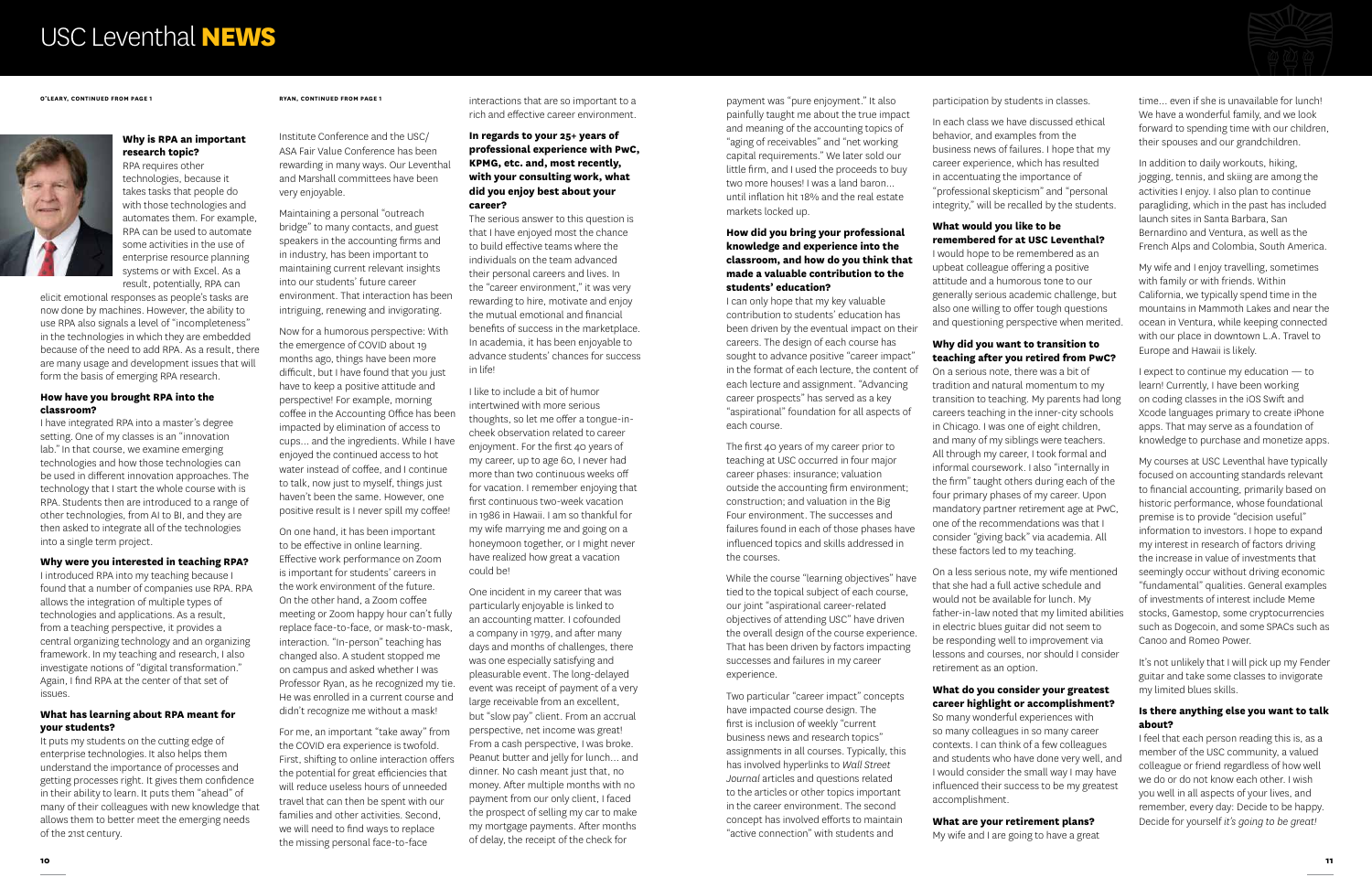# **Women in Risk Panel**

heryl Geremia, global head of operational risk at Morgan Stanley; Valerie Xu '21, P&C Solutions at Swiss Re and a recent Risk Management Minor graduate; and Natalie Kojababian '21, associate underwriter at Amwins and a recent USC Marshall graduate, discussed their career paths with the student group, the Risk Management Society at USC, a Gamma Iota Sigma (GIS) chapter, at a Sept. 30 Women in Risk panel event. Kojababian and Xu, USC alumni who served on the GIS e-board last year, provided members with extensive knowledge about the industry and advice for members looking for internships and full-time opportunities.

## LA CPCU Society Scholarship Award Winner **Gabby Trinh-Williams**

The Los Angeles Chapter of the CPCU Society awarded Risk Management Minor Gabby Trinh-Williams a scholarship to contribute to her pursuit of an insurance career. Trinh-Williams commented, "I'm absolutely thrilled to be receiving the CPCU scholarship! Risk management has always been a passion of mine, and I can't wait for what the future holds!" Trinh-Williams will be starting her career at AIG.



eloitte and the USC Risk Management Program, directed by<br>Associate Professor of the Practice Kristen Jaconi, partnered<br>to release their second report, Limited adoption of amende<br>sec risk factor disclosure rules: ERM and ES Associate Professor of the Practice Kristen Jaconi, partnered to release their second report, *Limited adoption of amended SEC risk factor disclosure rules: ERM and ESG can chart a path for improved compliance*, analyzing the impact of the recent changes to the Securities and Exchange Commission's risk factor disclosure rules. The SEC was aiming with the rule to shorten the length and number of risk factors. However, the report concludes that "the risk factor disclosures of 439 S&P 500 companies indicate that the SEC's revised rules have not had their intended effect at least in this first year of implementation. Risk factor disclosures are generally lengthier."

# **Deloitte-USC Risk Management Program Report on Public Company Risk Factor Disclosures**

ore than 85 students and 75<br>
professionals participated<br>
in the third virtual Meet<br>
Professionals event on Sept. 22. Nearly professionals participated in the third virtual Meet the Risk Management 40 organizations participated, including several USC Risk Management Program Advisory Council firms: AIG, Alliant, Allianz, Allied World, Amwins, Aon, Beazley, Berkshire Hathaway, Chubb, Deloitte, EY, FM Global, FOX, Gallagher, Global Association of Risk Professionals, HUB, Keenan, Marsh, RIMS, Salesforce, USI, Wholesale and Specialty Insurance Association, and Willis.

Several students contributed to the research of the report, including Risk Management Minor graduates Mehmet Felek '21, Valerie Xu '21 and Crystal Her '21 and current Risk Management Minor Gabriela Blanco. Current risk management student Dayeon (Lucia) Choi provided graphic design support.

Her, now a Deloitte Audit and Assurance assistant, said of her work on the project, "It was a pleasure working with Professor Jaconi, Deloitte professionals and other USC students on the risk factors report. This unique opportunity furthered my understanding of risk management and its implications in the real world."

Felek, a JPMorgan financial analyst, commented, "Working on the risk factors report enabled me to deep dive into the impacts of COVID-19 on the risk-reporting processes of major American corporations. I will be forever grateful for this opportunity, where I got to apply my educational experience in risk management to real-life risk factors analysis processes during one of the most evolving times in the history of risk management."



# Meet the Risk Management Professionals

Advisory Board member and Gallagher Senior Area Vice President John Chino said of the event, "My colleague Jean Campbell and I participated in the Meet the Risk Management Professionals Event held in September. We were delighted with the quality of students that came to our booth and will end up interviewing as many as five or six for our intern program and for open positions for those graduating this year. The virtual booth, while not as flexible as in-person events, does offer some benefits, namely a record of the attendees along with their resumes. Fight on!"

# Update From the **Risk Management Program**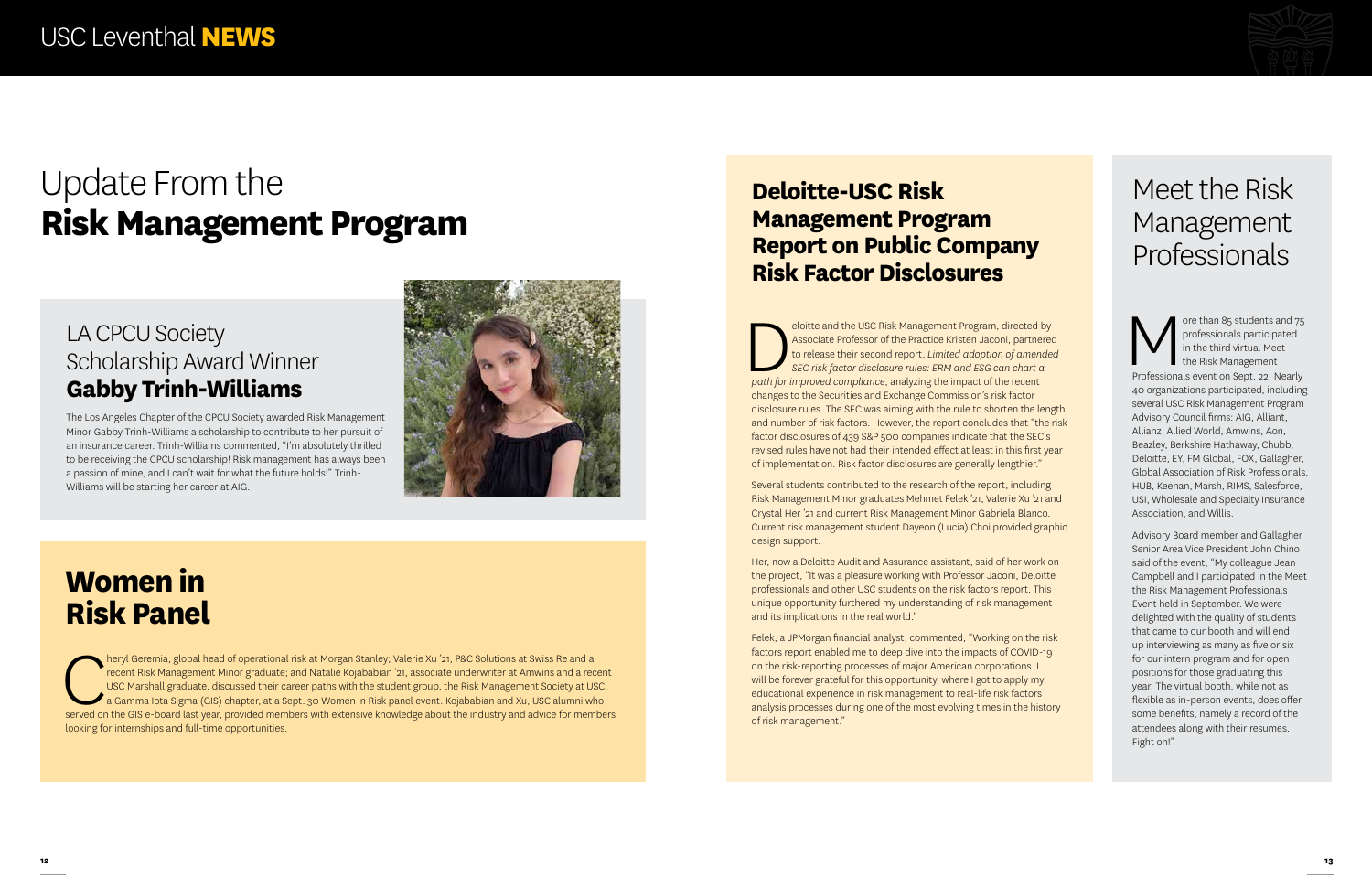# Leventhal Professor Will Advise FASB

*As an appointee to the FASAC, Richard Sloan will contribute to matters affecting accounting and financial reporting standards*

Richard G. Sloan, Deloitte and Touche LLP Chair in Accounting and professor of accounting, finance and business economics at USC Leventhal, is one of nine new members appointed to the Financial Accounting Standards Advisory Council (FASAC) by the Financial Accounting Foundation (FAF) Board of Trustees for a one-year term, which began Jan. 1, 2022.



As a member of the FASAC, Sloan will advise the Financial Accounting Standards Board (FASB) on strategic and technical issues, project priorities and other matters that affect standard setting. Established in 1973, the FASB is the independent, private-sector organization that establishes financial accounting and reporting standards for public and private companies and not-for-profit organizations that follow Generally Accepted Accounting Principles (GAAP).

"I am honored by this opportunity to represent the academic community on FASAC," Sloan said. "My research focuses on the role of accounting information in investment decisions, and I look forward to sharing this perspective in the financial accounting standard setting process."

The FASAC provides the FASB with diverse perspectives from individuals with varied business and professional backgrounds. The new members include executives from KPMG, Morgan Stanley, AT&T and Citigroup; Sloan is the only one selected from the academic community.

"FASAC plays a key role in the standard setting process and, by extension, the efficient functioning of our capital markets," said Leventhal Dean William W. Holder. "I cannot think of a better choice for membership in this exceptionally important organization. We are, of course, tremendously proud of Richard and celebrate his selection."

legal experts, and that just reinforced in my mind the need to actually supplement my business knowledge with legal learning. So, once I'd saved up enough money and I had enough experience, I went back to school for three years, to do my JD focusing on corporate finance law and my MBA. I knew that it was going to help me become a more well-rounded business person. My mantra is lifelong learning. Always be curious, and always seek out opportunities to learn.

### **How do your accounting, business and law education and experience intersect in your current work with Unibail-Rodamco-Westfield's Tax Transaction Advisory Group?**

Unibail-Rodamco-Westfield is one of the largest property development and commercial real estate companies in the world. My role there as director of advisory is, to your point, really a combination of being a legal adviser and a financial accounting consultant all rolled into one. Whenever there's a deal or a transaction in a company, you always need, No. 1, to figure out: What is the business objective? Once you know the objective, the next question is: What is the best way to actually structure this deal? That's when your legal and tax knowledge come into the picture. And then finally, once it's all structured: How do you then reflect it into the financial statements that you share with your investors and stakeholders? And that's when accounting comes into the picture. So, I couldn't do this role as well as I'm doing it now without those multidisciplinary perspectives.

### **How did you build such an international career?**

I started this whole international aspect of my career by accident. I was in law school and applying for an internship. It was 2012, and it was the Summer Olympics in London. And I said, "Wouldn't it be great if I interned where they're holding the Olympics?" That's how it all started. And how fortuitous was it that when I did that, it opened my eyes to the value of international exposure, whether it's in a classroom setting or in the business setting, because then you really grow and become a global-minded citizen because you're interacting with people from different countries, different backgrounds, and you realize there are different ways to approach or behave in a business setting. It was one of the best learning experiences in my life.

### **Was your family supportive of your endeavors?**

Yes. I grew up in a very close Filipino family of six. I have very supportive parents who encouraged every single one of us to really pursue what it is that we wanted to do. As a true testament to that, when I was a lawyer in the UK, I was getting paid well as part of a big law firm. But I had a one-on-one talk with my parents, and I said, "I don't feel the fire working in this environment. I feel like I'm going to be more passionate about government and policies, and there's this opportunity at the European Central Bank that is going to pay not even a third of what I'm currently making, but I really want to do it." And without hesitation, my parents said, "Do it."

That kind of support is immeasurable. Growing up in a family that loves to learn and is supportive is a big part of why I have had the experiences that I have.

### **What do you consider your greatest career highlight or accomplishment so far?**

I recently got a letter from a student that I taught two years ago. He was inspired by my own journey, but he ended up pursuing a Ph.D. instead. In that process, I advised him and wrote him a recommendation letter. And he got in. I think any time a student is able to achieve or take a step closer to what they want to achieve, it brings me back to how I was when I was a student. All of the professional and academic achievements I have were only possible because of the kindness and generosity of the people who paved the way and were generous enough with their time to open the gate for me. So, my biggest achievement is being able to do the same for young people who are also trying to achieve their dreams.

#### **Can you share something personal?**

I love to sing. I actually got through the auditions and was a contestant on "The Voice UK." I didn't get all the way to the final show, but I sang in front of Wembley Arena. I sang "Love Me Like You Do" from Fifty Shades of Grey. I admit, looking back, that was an odd choice. I also auditioned for "American Idol" season three. I didn't really get that far. I got farther in the UK than on "American Idol." It's hilarious when I think about it.

### **That's so fun. You have to have a lot of confidence to do that kind of thing!**

A lot of misplaced confidence! My confidence is disproportionate to my real level of talent. But when you're young, you're fearless, I think. And I wish more young people were that way. You know, just go for it. I know with social media now it's a little bit harder because everyone always has something to say about you and keyboard warriors will tear you down the moment you try something different, but I wish young people wouldn't worry about what other people are going to say.

#### **PARANAL, CONTINUED FROM PAGE 7**

### **Prof. Paranal talks about GEMS: the new career mentorship program he's developed for Leventhal and Marshall students**

GEMS stands for Grooming Exceptional Minds for Success. It is a business leadership program with the Leventhal School and the Marshall School where we invite select students from the Introduction to Financial Accounting class to visit multinational companies so they can see what careers in business, finance and accounting await them. During the onsite visit, they meet with professionals, from new associates all the way to the CFO, to give them a variety of perspectives on what kinds of work they can do. And, finally, it opens up the door to early fall, spring and summer internships because at the end of the visit, they hand their resumes to HR.

We also partner with board members, so that students get one-on-one mentorship with alumni in the field of expertise or area that they're interested in. We had our inaugural application this semester, and we're choosing 30 to 50 students to go to URW in January and Disney in February. I created GEMS because I think a lot of learning obviously happens in class, but a lot of it also happens outside the classroom. The goal is to help propel our students towards meaningful and impactful future careers.



*Paranal presenting at the European Central Bank in Frankfurt, Germany*



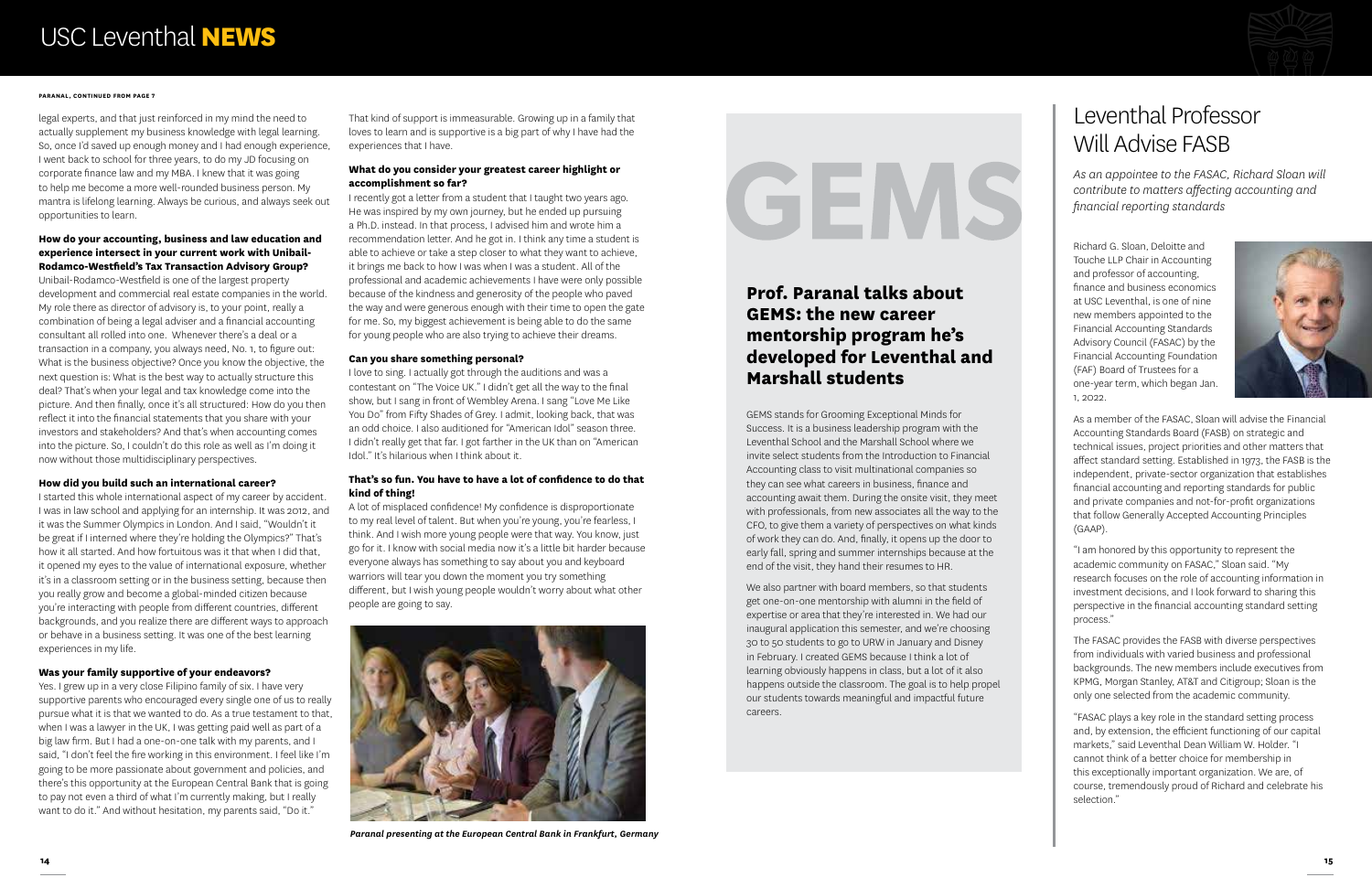ight before the global pandemic closed the USC campus<br>in March 2020, artists from the Roski School of Art and<br>Design were close to finishing a mural in the Accounting<br>Building. Featuring trees from around the USC campus,<br>t in March 2020, artists from the Roski School of Art and Design were close to finishing a mural in the Accounting Building. Featuring trees from around the USC campus, the mural brings a little bit of the outdoors inside — and a touch of serenity for the USC Leventhal students, faculty and staff finally back on campus this fall.

The idea for the mural came from Patricia Dechow, Robert R. Dockson Professor of Business Administration and professor of accounting, finance and business economics. "My recollection is I wanted trees to make the hallway feel more peaceful," she said. "I like trees and think we need more trees."

Titled "Carbon Offset," the impressionistic mural features bright, appealing colors of acrylic paint, like blue contrasting with olive green and striking red, and the distinctive silhouettes of palms, sycamores, yucca, eucalyptus and the Moreton fig. At Dechow's suggestion, there is a map indicating the locations of the various trees on campus so people can look for them.

Margaret Lazzari, painter, writer and Professor Emerita of Art, oversaw the project, which brought together four student (now alumni) artists, Leor Alon, Eejoon Choi, Marisol De La Garza and Erin Garcia, as well as a friend, Aaron Chung.

- New courses in sustainability reporting will be offered at both undergraduate and graduate levels.
- • Undergraduate students will take full semester courses in audit and taxation, rather than having to choose between two half-semester courses in only one of these foundational subjects.
- Graduate students will take Financial Statement Analysis as a requirement rather than an elective, and courses will incorporate more data analytics as well.
- Students choosing to pursue both undergraduate and graduate degrees will be able to substitute graduate units for undergraduate units, reducing the total units required for the separate degrees while meeting University requirements.

"It's a narrow hall, and we wanted something that was going to read very brightly and strongly down the whole length," Lazzari said. "For murals like this, you have to think big and plan the whole thing." That was no problem for Lazzari who took 16 months to paint a 700-square-foot mural for the Mary Chapel in Our Savior Catholic Church, part of the USC Caruso Catholic Center, in 2019.

- Additional flexibility in Leventhal degrees will be responsive to upcoming changes to the CPA exam and other requirements for becoming a Certified Public Accountant.
- As a follow on to the expanded opportunities within the Master of Accounting degree that incorporates data analytics, graduate students will be able to choose coursework leading to careers requiring both accounting expertise and a solid knowledge of strategic finance or financial planning and analysis (beginning fall 2023).

How does Dechow feel about the final work of art? "I love it," she said.



### USC Leventhal Updates Accounting Programs

The Leventhal School of Accounting is updating degree requirements and developing new tracks to lead to a broader spectrum of career choices. The changes will also streamline the ability of students to earn both bachelor's and master's degrees in accounting in fewer than five years.

### **Curriculum Changes**

### **Degree Expansions**

We have been preparing professionals for careers in public and private accounting for over 100 years; these changes and expansions will further increase the opportunities for our graduates in a world where specialization and expertise are prized.

# **Art in the Accounting Building**



## Carmen Payne Mann **Hometown: Springville, Utah**

Carmen Payne Mann's goal is to be a research professor known by her students "as someone who truly wants them to succeed in whatever path they take and is willing to help them do so." That's exactly the kind of professors she found on the faculty at USC Leventhal before she even began as a doctoral student this fall. "I felt strongly that the culture of wanting students to succeed, while also expecting initiative on the part of the student, would be the best environment for me to achieve my goal of learning to conduct great accounting research," she said.

Mann had a full-ride scholarship to Brigham Young University, where she earned her B.S., and followed up with a full graduate assistantship scholarship for her Master of Accounting from Florida State University. In both programs, she graduated with a 4.0.

### **Why did you choose USC Leventhal?**

I chose USC Leventhal for my Ph.D. program for various reasons. When choosing to apply to USC Leventhal, the professors were a major factor. I really appreciated how the Leventhal School had professors that did research in each of the major areas of accounting. This would allow me to be exposed to many types of research throughout the program and figure out where my own interests lie. I was also excited at the potential to learn from and work with the many great professors who are here. From the assistant to the full professors, I believe that even sitting in Friday workshops with them (at the very least) would allow me to learn how to evaluate papers and designs, ask questions, and develop into the researcher that I want to become myself.

As I went through the interview process, I grew to appreciate the culture here at USC as well. Through meetings with professors and students, it became clear that professors here want the Ph.D. students to succeed. Many professors have coauthored papers with current or previous Ph.D. students and all students had great things to say about each of the seminars. As I learned more, I felt strongly that the culture of wanting students to succeed while also expecting initiative on the part of the student would be the best environment for me to achieve my goal of learning to conduct great accounting research.

### **Best thing about Leventhal so far?**

One of the best things about Leventhal so far is the great sense of community among the Ph.D. students and professors. All the higher-year students are both eager and willing to help the firstyears in whatever challenges we are facing, whether with school or not. From the first barbeque we had together at the beginning of the semester, I felt that we were all friends and loved the way that the other students prioritized spending time with one another. I think that this helped me settle into the program much quicker and has helped me to learn a lot about research outside of the classroom in the past few months as I have felt comfortable approaching the students with questions (no matter how low-level the question).

I have also appreciated how the professors have been willing to take the time to help me grow as well. There has yet to be an instance when I reached out to a professor for help, for answers to a question or for advice when I haven't gotten a very thought-out answer. My mentors have also been wonderful in helping me figure out the Ph.D. program, understand where my priorities should be in balancing the busy first year, and learn to evaluate research.



### **What are your research interests?**

Since the first-years have only taken two seminars at USC Leventhal thus far, I am not 100% sure where my research interests will end up. However, from seminars I have taken previously, I believe that my interests will mainly stay within the financial accounting realm. I really enjoyed the capital markets and earnings quality seminars I have taken, and I have found the topics of analysts, voluntary disclosure, and earnings (or other) management particularly interesting.

### **What are your career plans or goals?**

Upon completion of the Ph.D., my goal is to become an assistant professor at a research-oriented school. Thinking more long-term, I hope to one day become a full professor known by my students as someone who truly wants them to succeed in whatever path they take and is willing to help them do so. I have been very grateful for the professors who spent their own time and energy to help me learn about different career paths (specifically academia), help me earn different opportunities, and help me prepare for the rigors of a Ph.D. program. On top of being a great researcher, I want to be this for my future students, whether they want to go into academia, industry or anywhere in between.

### **What are your interests outside of accounting?**

Being able to grow up at the base of the Rocky Mountains and only a few hours north of the red rock in Southern Utah, I have become a very active person who loves any excuse to get outside. My husband and I have had a great time exploring the hikes, beaches, surf and beauty found all around L.A. in the few months we've lived here. In the next five years we plan to be here, I am hopeful that we'll be able to make it up to Yosemite National Park, Sequoia National Park and many of the other natural landmarks the state has to offer.

Besides doing things outside, I also love to watch sports, eat good food and read books (though recently I've only been reading academic accounting papers).

### NEW PH.D. STUDENT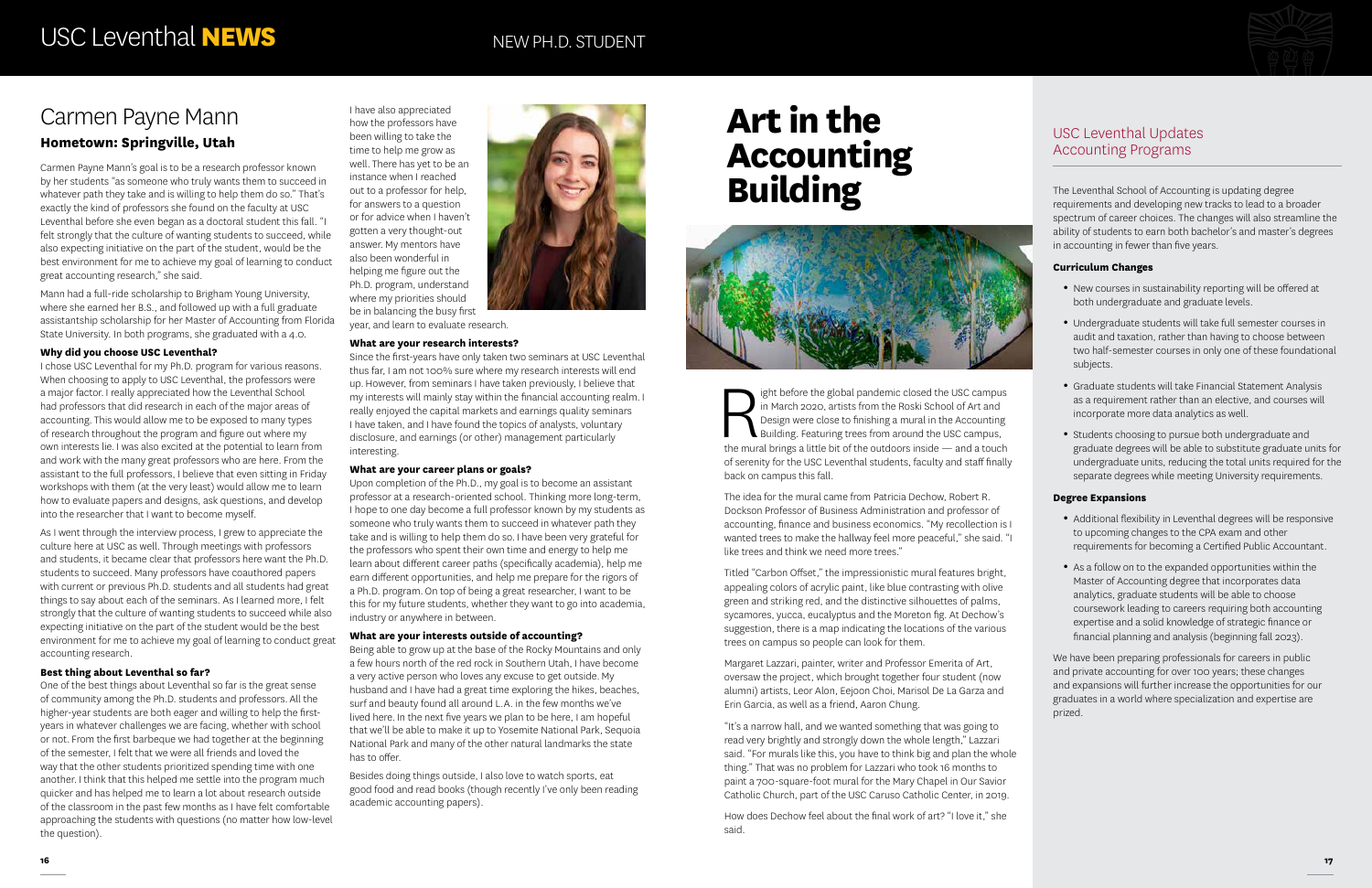



# Leventhal Faculty **NEWS**

### Appointments

#### **Richard Sloan**

Richard G. Sloan was appointed to the Financial Accounting Standards Advisory Council (FASAC) by the Financial Accounting Foundation (FAF) Board of Trustees for a one-year term, which began Jan. 1, 2022. As a member of the FASAC, Sloan will advise the Financial Accounting Standards Board (FASB) on strategic and technical issues, project priorities and other matters that affect standard setting.

### Awards & Honors

### **Dan O'Leary**

Dan O'Leary was one of 12 educators from around the world recognized as a Global Visionary Educator by UiPath, an American global software company for robotic process automation (RPA) founded in Romania and headquartered in New York City.

O'Leary won the Association for Information Systems (AIS) "Award for Innovation in Teaching" based on the development of a sequence of cases in the use of technology for innovation.

O'Leary won the best paper award from the *Journal of Information Systems* (American Accounting Association – Accounting Information Systems) in January 2022 for the paper with the greatest impact or potential impact on accounting information systems research, among papers published for the time period 2017 to 2019.

#### **Matt Shaffer**

Matt Shaffer won the Best Reviewer Award for HARC-2022 for the Hawaii Accounting Research Conference.

### Media Mentions

**Greg Kling**

Greg Kling was featured on Yahoo! Finance Live in October, discussing taxes and retirement planning: https://news.yahoo.com/top-taxmoves-planning-retirement-204927533. html

### **SEANA SMITH:** And Professor,

just in terms of the biggest mistake that people make, I think that's the number one thing that people want to avoid obviously when you talk about the biggest mistake that people make when it comes to planning for their retirement. What do you see as the most common thing that people do?

**GREG KLING:** *You know, it's actually not necessarily taxrelated. I would say it's more the idea that you can do it all on your own. I think the benefit of tax professionals and investment professionals really make a huge difference. Maybe aside from that, it's just the idea of not maximizing their available contributions, whether that's an individual retirement account, a Roth IRA, or again, participating in some sort of employersponsored plan like a defined contribution plan, defined benefit plan or 401(k) plan.*

Kling was interviewed by Marketplace:

https://www.marketplace. org/2021/11/11/irs-updates-taxbrackets-in-response-to-inflation/

Kling was interviewed by Annuity.org for an article on income taxes.





### Presentations

#### **Greg Kling**

Greg Kling was a CalCPA instructor for continuing professional education on the "Titans of Tax" tour.

### **Publications**

### **Mark Soliman**

Mark Soliman's paper (with N. Shehata and K. Dahawy), "ESG Disclosure, Board Diversity and Ownership: Did the Revolution Make a Difference in Egypt?," was published in *Corporate Ownership and Control* (2022).

Soliman's paper (with I. Lourenço, D. Marco, M. Branco, A. Isabel Lopes and R. Sarquis), "The Relationship Between LGBT Executives and Firms' Value and Financial Performance," was published in the *Journal of Risk and Financial Management* (2022).



*"Our study contributes to the scant literature on LGBT-friendly firms and the relationship of such friendliness with market value by exploring a hitherto unexplored aspect: that of the presence of LGBT executives in firms' leadership teams. Our findings suggest that having visible LGBT people at the upper echelons is likely to contribute positively to a firm's performance. We suggest that two different channels may be at work: a direct effect of an LGBTfriendliness reputation on market value, and an indirect effect related to the effects of this reputation on financial performance, presumably associated with the impacts of such a reputation on the quality and commitment of the workforce and on the attractiveness to employees and customers."* 

*–***Mark Soliman**





OF<br>SOUTHERN CALIFORNIA Erected 1926

Rufus B. von KleinSmid<br>President of the University

Albert J. Wallace<br>President of the Board

folin Parkinson & Domiti B. Parkinson